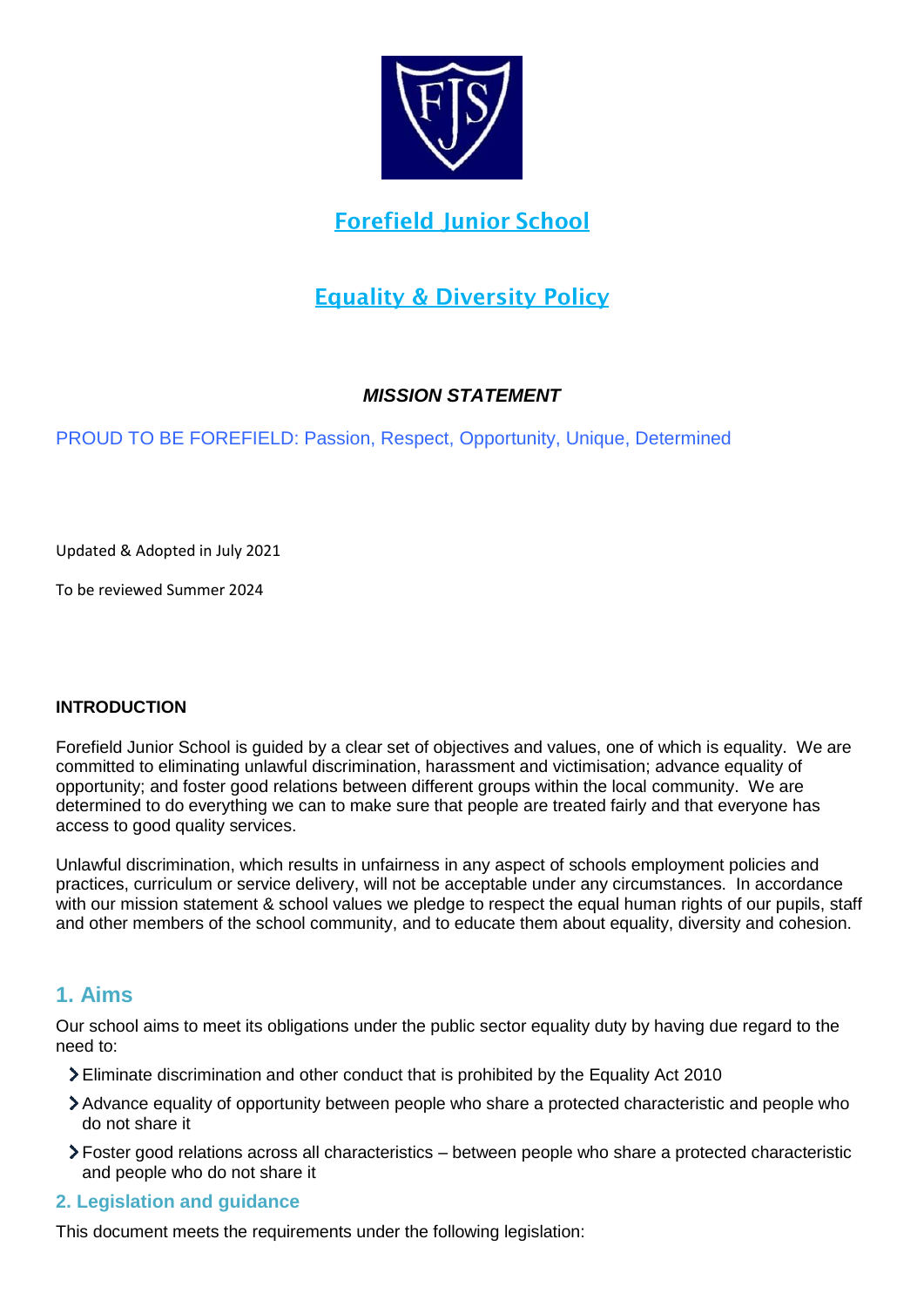- $\sum$  [The Equality Act 2010,](http://www.legislation.gov.uk/ukpga/2010/15/contents) which introduced the public sector equality duty and protects people from discrimination
- [The Equality Act 2010 \(Specific Duties\) Regulations 2011,](http://www.legislation.gov.uk/uksi/2011/2260/contents/made) which require schools to publish information to demonstrate how they are complying with the public sector equality duty and to publish equality objectives

This document is also based on Department for Education (DfE) guidance: [The Equality Act 2010 and](https://www.gov.uk/government/publications/equality-act-2010-advice-for-schools)  [schools.](https://www.gov.uk/government/publications/equality-act-2010-advice-for-schools) 

## **3. Roles and responsibilities**

The governing board will:

- Ensure that the equality information and objectives as set out in this statement are published and communicated throughout the school, including to staff, pupils and parents
- Ensure that the published equality information is updated at least every year, and that the objectives are reviewed and updated at least every 4 years
- Delegate responsibility for monitoring the achievement of the objectives on a daily basis to the headteacher

The headteacher will:

- Promote knowledge and understanding of the equality objectives amongst staff and pupils
- Monitor success in achieving the objectives and report back to governors

All staff will:

- Ensure they follow the equality policy and procedures, and take up equality training and learning opportunities provided by the school
- Behave in a dignified manner towards others, and respect individuals regardless of protected characteristic
- Challenge unwanted behaviour, including inappropriate use of language.
- Consistent application of all school policies

## **4. Eliminating discrimination**

The school is aware of its obligations under the Equality Act 2010 and complies with non-discrimination provisions.

Where relevant, our policies include reference to the importance of avoiding discrimination and other prohibited conduct.

Staff and governors are regularly reminded of their responsibilities under the Equality Act, for example during meetings. Where this has been discussed during a meeting it is recorded in the meeting minutes.

New staff receive training on the Equality Act as part of their induction, and all staff receive refresher training.

## **5. Advancing equality of opportunity**

As set out in the DfE guidance on the Equality Act, the school aims to advance equality of opportunity by:

- Removing or minimising disadvantages suffered by people which are connected to a particular characteristic they have.
- Taking steps to meet the particular needs of people who have a particular characteristic.
- Encouraging people who have a particular characteristic to participate fully in any activities (e.g. encouraging all pupils to be involved in the full range of school societies)

In fulfilling this aspect of the duty, the school will: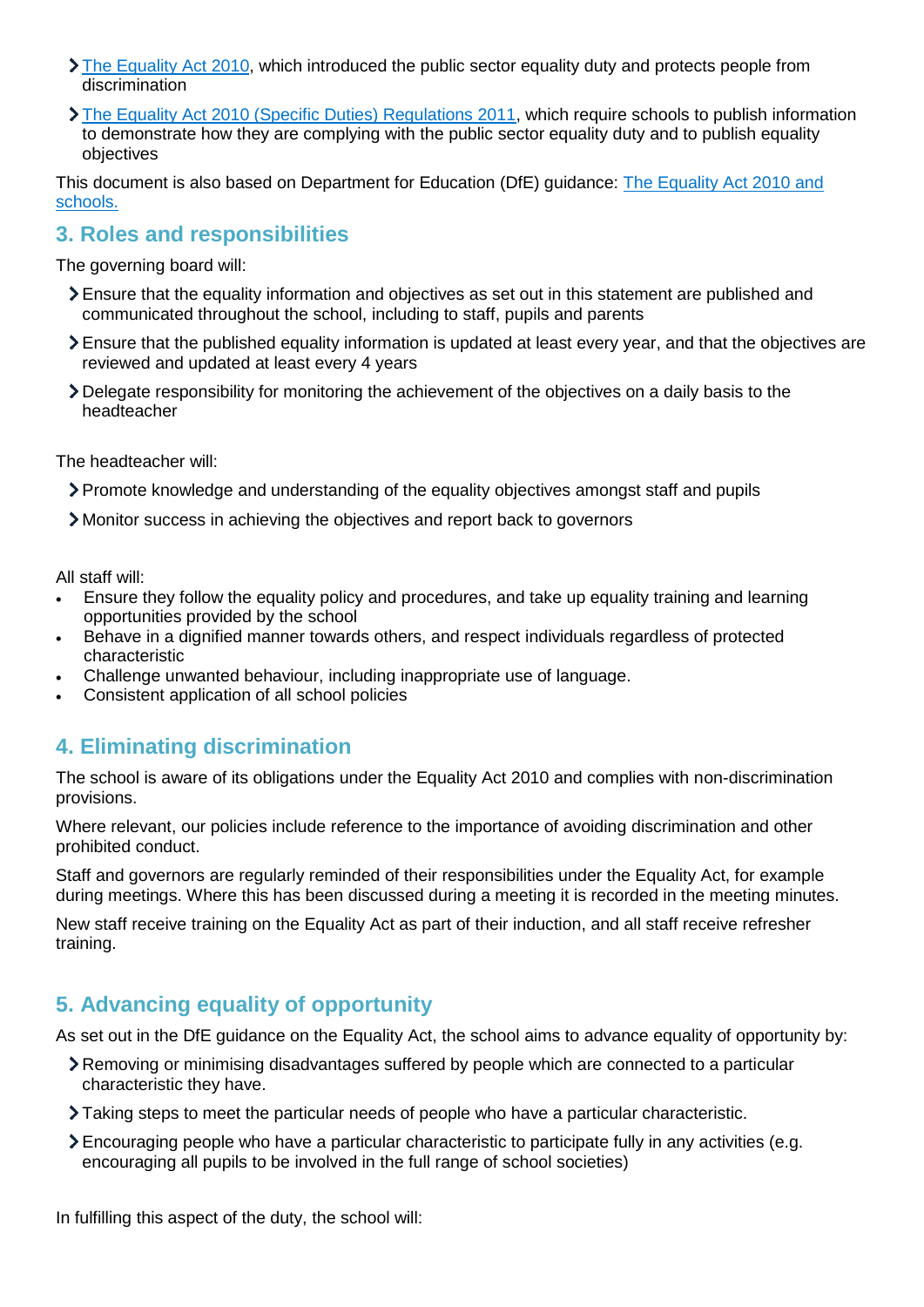- Publish attainment data each academic year showing how pupils with different characteristics are performing
- Analyse the above data to determine strengths and areas for improvement, implement actions in response and publish this information
- Make evidence available identifying improvements for specific groups (e.g. declines in incidents of homophobic or transphobic bullying)
- Publish further data about any issues associated with particular protected characteristics, identifying any issues which could affect our own pupils

### **6. Fostering good relations**

The school aims to foster good relations between those who share a protected characteristic and those who do not share it by:

- Promoting tolerance, friendship and understanding of a range of religions and cultures through different aspects of our curriculum. This includes teaching in RE, citizenship and personal, social, health and economic (PSHE) education, but also activities in other curriculum areas. For example, as part of teaching and learning in English/reading, pupils will be introduced to literature from a range of cultures
- Holding assemblies (including virtually) dealing with relevant issues. Pupils will be encouraged to take a lead in such assemblies and we will also invite external speakers to contribute
- Working with our local community. This includes inviting leaders of local faith groups to speak at assemblies, and organising school trips and activities based around the local community
- Encouraging and implementing initiatives to deal with tensions between different groups of pupils within the school. For example, our school council has representatives from different year groups and is formed of pupils from a range of backgrounds. All pupils are encouraged to participate in the school's activities, such as sports clubs. We also work with parents to promote knowledge and understanding of different cultures
- $\geq$  We have developed links with people and groups who have specialist knowledge about particular characteristics, which helps inform and develop our approach

## **7. Equality considerations in decision-making**

The school ensures it has due regard to equality considerations whenever significant decisions are made.

The school always considers the impact of significant decisions on particular groups. For example, when a school trip or activity is being planned, the school considers whether the trip:

- Cuts across any religious holidays
- $\ge$  Is accessible to pupils with disabilities
- Has equivalent facilities for boys and girls

The school keeps a written record (known as an Equality Impact Assessment) to show we have actively considered our equality duties and asked ourselves relevant questions. This is recorded at the same time as the risk assessment when planning school trips and activities. The record is completed by the member of staff organising the activity and is stored electronically on the Staff (R) Drive – see appendix A.

#### **PROTECTED CHARACTERISTICS UNDER THE EQUALITY ACT 2010**

The Equality Act 2010 identifies a list of nine characteristics that are subject to its general duty. They are: Age, Disability, Gender, Gender reassignment, Marriage and civil partnership, Pregnancy and maternity, Race, Religion, Sexual orientation. (However, age, and being married or in a civil partnership do not apply to education provisions.)

#### **DEFINITIONS OF DISCRIMINATION, HARASSMENT AND VICTIMISATION**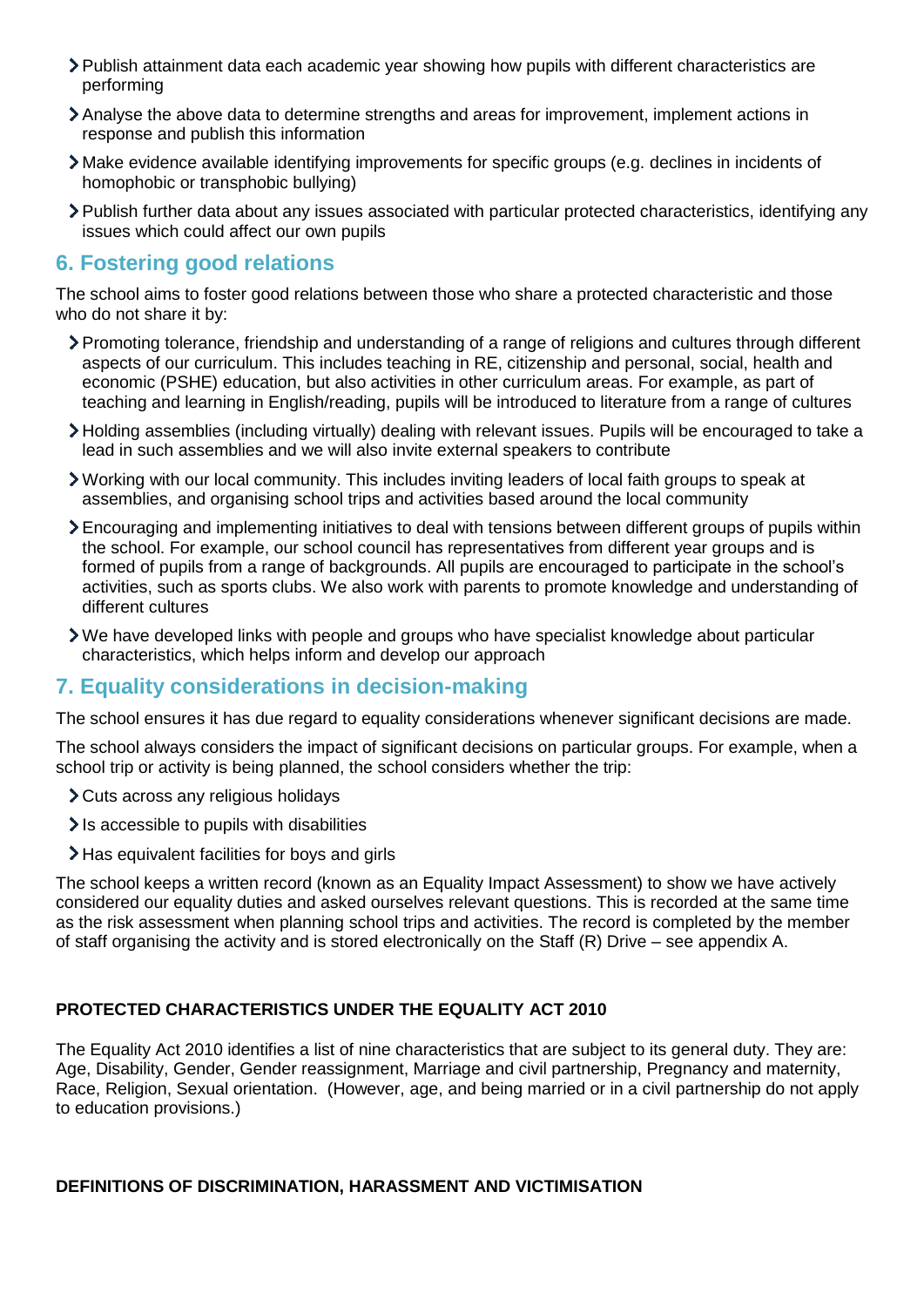Under the law, there are different categories of discrimination, with differences in the legal framework surrounding them. These are:

Direct Discrimination, which occurs when a person is treated less favourably than another on grounds of a personal characteristic.

Discrimination by Association occurs when a pupil is treated less favourably because of their association with another person who has a protected characteristic (other than pregnancy and maternity). This might occur when you treat a pupil less favourably because their sibling, parent, carer or friend has a protected characteristic.

Discrimination arising from perception takes place where education provider behaves as if the person has the characteristic and treats them worse than others as a result. This applies whether the perception is true or not, even if the education provider knows that the person does not have the protected characteristic.

Discrimination because of pregnancy and maternity occurs when women (including a female pupil of any age) are treated less favourably because she is or has been pregnant, has given birth in the last 26 weeks or is breastfeeding a baby who is 26 weeks or younger.

Indirect Discrimination, which occurs when a rule or condition which is applied equally to everyone:

- Can be met by considerably smaller proportion of people from a particular group
- Is to the disadvantage of that group
- Cannot be justified by the aims and importance of the rule condition

Discrimination arising from a disability, which occurs when an education provider treats the disabled person unfavourably, is because of something which has come about as a result of the disabled person's disability ('something arising in consequence of the person's disability'), and the education provider cannot show that this treatment is justified as a balanced way of achieving something for a good reason (in legal language 'a proportionate means of achieving a legitimate aim').

Discrimination arising from disability is different from direct discrimination. Direct discrimination refers to less favourable treatment and requires a comparison to show that a person without the protected characteristic would be treated differently. Discrimination arising from disability refers to unfavourable treatment and does not require a comparison to a non-disabled person.

Harassment, occurs when unwanted conduct has the purpose or the effect of violating a person's dignity or creating an intimidating, hostile, degrading, humiliating or offensive environment for them, on grounds of disability, race or gender. Although the harassment provisions do not explicitly apply to the protected characteristics of gender reassignment, sexual orientation, religion or belief; or pregnancy and maternity, in relation to schools, unwanted conduct related to any of these protected characteristics that results in a pupil, governor, staff or visitor being disadvantage would constitute direct discrimination.

Victimisation: occurs when a person is treated less favourably because they have taken action in respect of discrimination, e.g. by bringing a complaint or giving evidence for a colleague.

#### **DISCRIMINATION, HARASSMENT AND VICTIMISATION WITH REGARD TO PUPILS**

We will not discriminate, harass or victimise any child seeking admission, nor with regard to any pupils, or their parents or carers on grounds of gender, race, disability, sexual orientation, religion or belief, pregnancy and maternity. This includes discrimination, harassment or victimisation in provision of teaching or allocating the pupil to certain classes, applying different standards of behaviour, dress and appearance, excluding pupils or subjecting them to any other detriment, and conferring benefits, facilities or services.

With regard to disability, the school will make such reasonable adjustments as are necessary to prevent disabled pupils being at a substantial disadvantage in comparison with people who are not disabled, even if it means treating them more favourably.

#### **EMPLOYMENT**

We are committed to a fair and equal pay policy and a free from bias pay structure.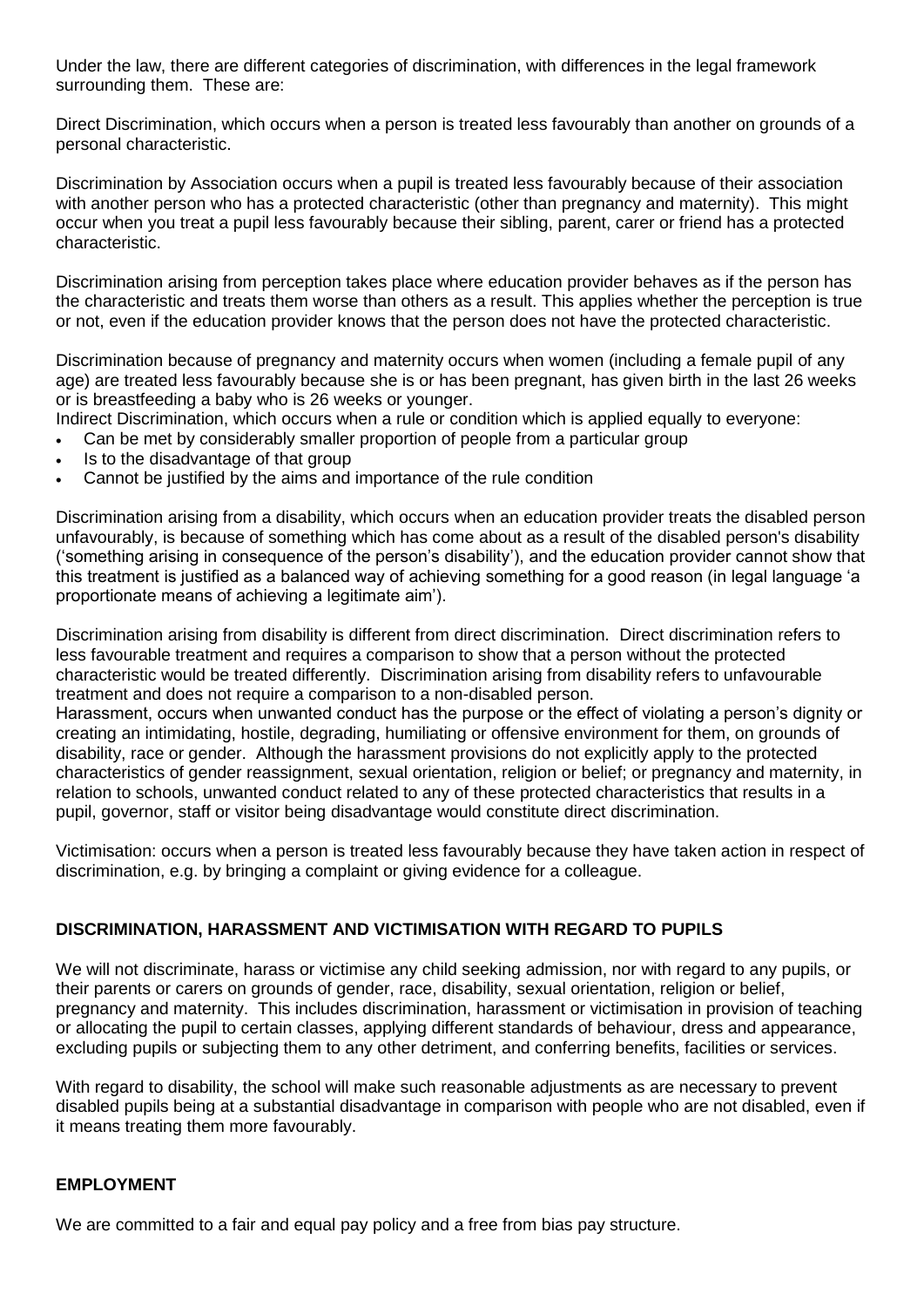We will not discriminate, harass or victimise in employment unlawfully on grounds of gender, gender reassignment, race, disability, sexual orientation, religion or belief or age. This includes discrimination, harassment or victimisation in relation to recruitment, terms and conditions, promotions, transfers, dismissals, training and employment practices such as dress codes and disciplinary procedures.

With regard to disability, we will make such reasonable adjustments as are necessary to prevent a disabled person being at a substantial disadvantage in comparison with people who are not disabled.

The school will monitor the information as set out below disaggregated by disability, gender, religion, sexual orientation and different racial group.

- The number of staff in post, and
- The number of applicants for employment, training and promotion

Where agreed, the school will ensure that it sends employment equality monitoring data to the Council's Human Resources Section, in a format specified by the Council.

#### **MONITORING AND ANALYSIS**

As policies are reviewed and amended we will monitor them to ensure that we are meeting equality duties.

Where appropriate we will use the equality monitoring categories for race, gender, religion and disability used by Sefton Council. This will ensure consistency of data and enable us to set targets that are comparable with other agencies.

Any identified improvements will be included in the School's Improvement Plan.

## **8. Equality objectives**

#### **Objective 1:**

It is our aim to use people's preferred means of communication when contacting parents, meeting with them or sharing information with them.

Feedback from parents has led us to facilitate information sharing through a variety of means: technology, sign language or by sourcing a translator (where English is not the first language of their household).

Covid restrictions have highlighted the potential barriers to attending Parents' Evening for disabled parents and the use of video conferencing has been of benefit. We will continue to consider both 'face to face' and 'virtual' means.

#### **Objective 2:**

Within a predominantly white British community, it is our aim to promote tolerance, friendship and understanding through our learning environment and our curriculum.

We will complete a gender and LGBTQ+ curriculum audit in order to identify strengths and areas for development. The audit will raise awareness of protected characteristics for all staff and influence decisions regarding curriculum content and our learning environment.

As a result, the environment and curriculum will reflect the greater levels of diversity beyond our school. We will continue to monitor and adapt both our curriculum and our learning environment over the next three years and beyond.

#### **Objective 3:**

It is our aim to improve the accessibility of meetings (and other governor activities) for all governors – both existing and potential.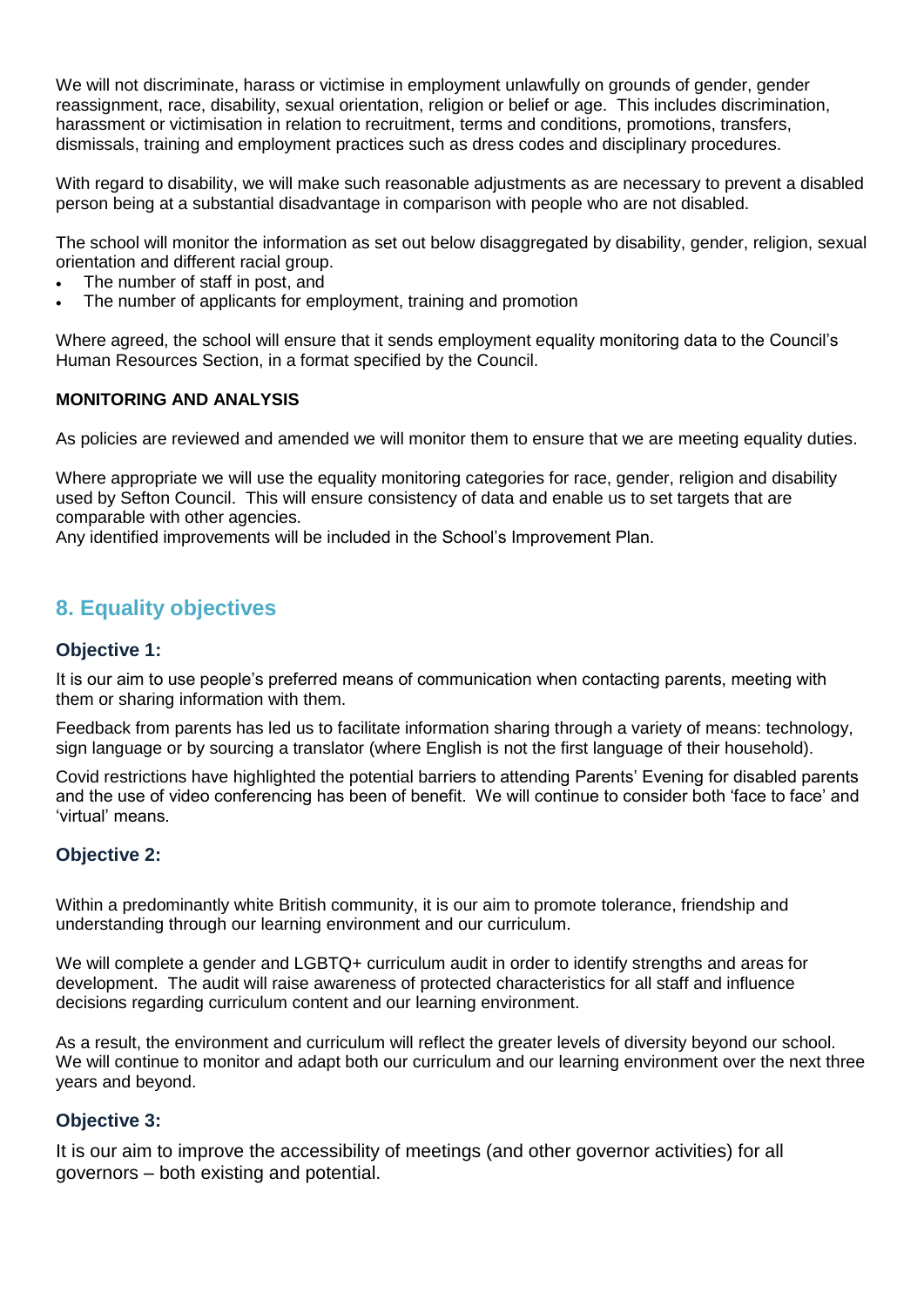Information collected will contribute to the understanding of how school policies and procedures impact on recruitment and retention of governors and their ability to take a full and active part in governors' activities.

Covid restrictions have highlighted the potential barriers to attending Governor Meetings and the use of video conferencing has been of benefit. We will continue to consider both 'face to face' and 'virtual' meetings.

#### **REPORTING PROGRESS**

School Governors will monitor the School's Equality Policy and progress with our 3 objectives. The Head Teacher will produce an annual report for the School Governors on progress against the Equality Policy, Equality Objectives and Action Plan. This report will include the results of consultation, equality monitoring and equality impact assessments.

Date:

Signed: Chair of Governors

Date:

Signed: **Headteacher** Headteacher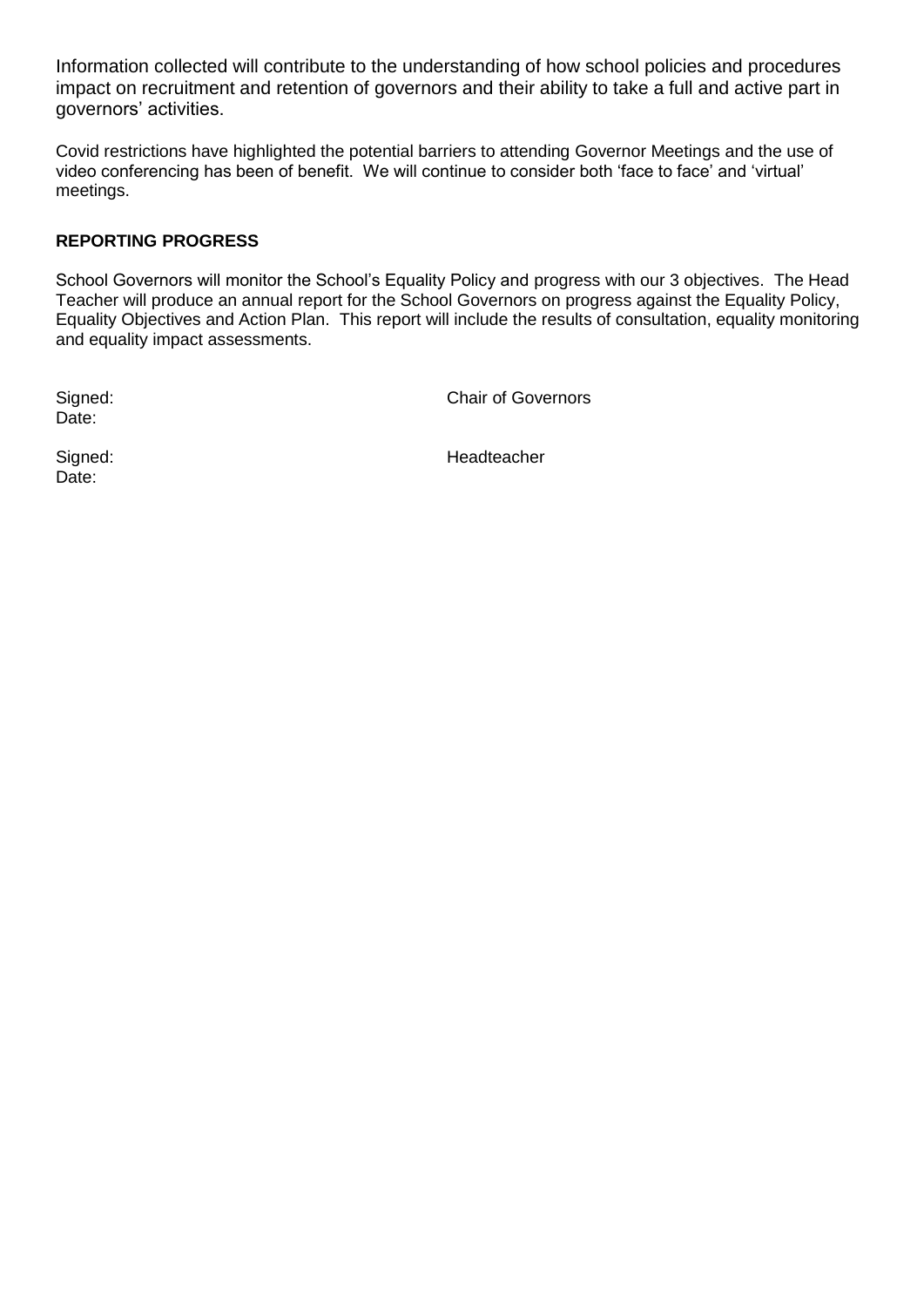Appendix A



Use this document to consider the impact of \_\_\_\_\_\_\_\_\_\_\_\_\_\_\_\_\_\_\_\_\_\_\_\_\_\_\_\_\_\_\_\_\_\_\_\_\_\_\_\_\_\_\_\_\_\_\_\_\_ on groups of people with different characteristics, and document what steps you'll take to address any negative impacts.

We've only listed the main characteristics you're required to protect under the Equality Act 2010, but you may also want to look at any disproportionate impacts on the basis of characteristics like:

- Having carer or childcare responsibilities (e.g. if a staff member or a pupil's parent is a sole carer or a single parent)
- Working part-time or flexibly

Make sure your assessment is evidence-based, and doesn't rely on stereotypes and generalisations.

#### **Race**

| Will our plans have a<br>disproportionate impact<br>related to race? | Y | N |
|----------------------------------------------------------------------|---|---|
|                                                                      |   |   |
| Describe the nature of<br>any disproportionate<br>impacts.           |   |   |
| Explain what actions will<br>be taken to address<br>these impacts.   |   |   |

#### **Disability**

| Will our plans have a<br>disproportionate impact           | Y | N |
|------------------------------------------------------------|---|---|
| related to disability?                                     |   |   |
| Describe the nature of<br>any disproportionate<br>impacts. |   |   |
| Explain what actions will<br>be taken to address           |   |   |

#### **Gender (including gender reassignment and pregnancy and maternity)**

| Will our plans have a<br>disproportionate impact                                    | Y | N |
|-------------------------------------------------------------------------------------|---|---|
| related to gender (including<br>gender reassignment or<br>pregnancy and maternity)? |   |   |
| Describe the nature of any<br>disproportionate impacts.                             |   |   |
| Explain what actions will be<br>taken to address these<br>impacts.                  |   |   |